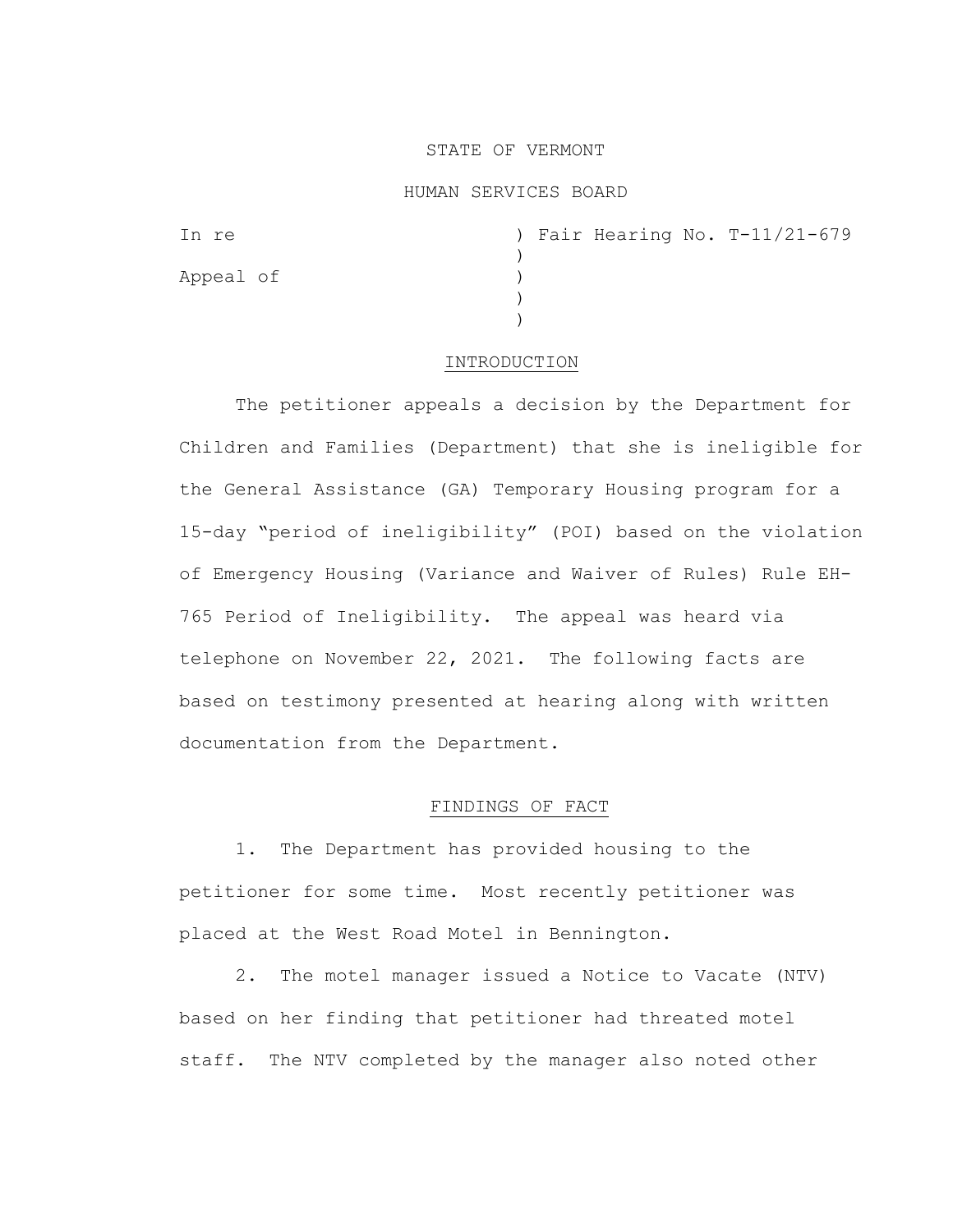problems, such as petitioner and her partner yelling and fighting during the late hours of the night which disturbed other guests and having a pet in her room that was not authorized. It was also reported that petitioner's room was left in extreme disarray and was very unclean. However, those issues, while sufficient for the motel to ask petitioner to leave, are not a basis for disqualification for housing under EH-765 and so are not relevant here.

3. The motel manager testified primarily about the disturbances from petitioner's room. However, a member of the motel's housekeeping staff also testified at hearing. She stated that petitioner verbally threatened her, using profanity, and threatened to beat her. She indicated that was very afraid of what petitioner would do next, and avoided further contact with her, and reported the conduct to the motel manager, who recommended that she report the conduct to the Police, which she did. The manager confirmed that the housekeeper had reported the behavior to her. The housekeeper expressed her concern in an emotional and credible manner. Petitioner generally denied any problem with her own behavior while she stayed at the motel and blamed others for any conflicts that had occurred. The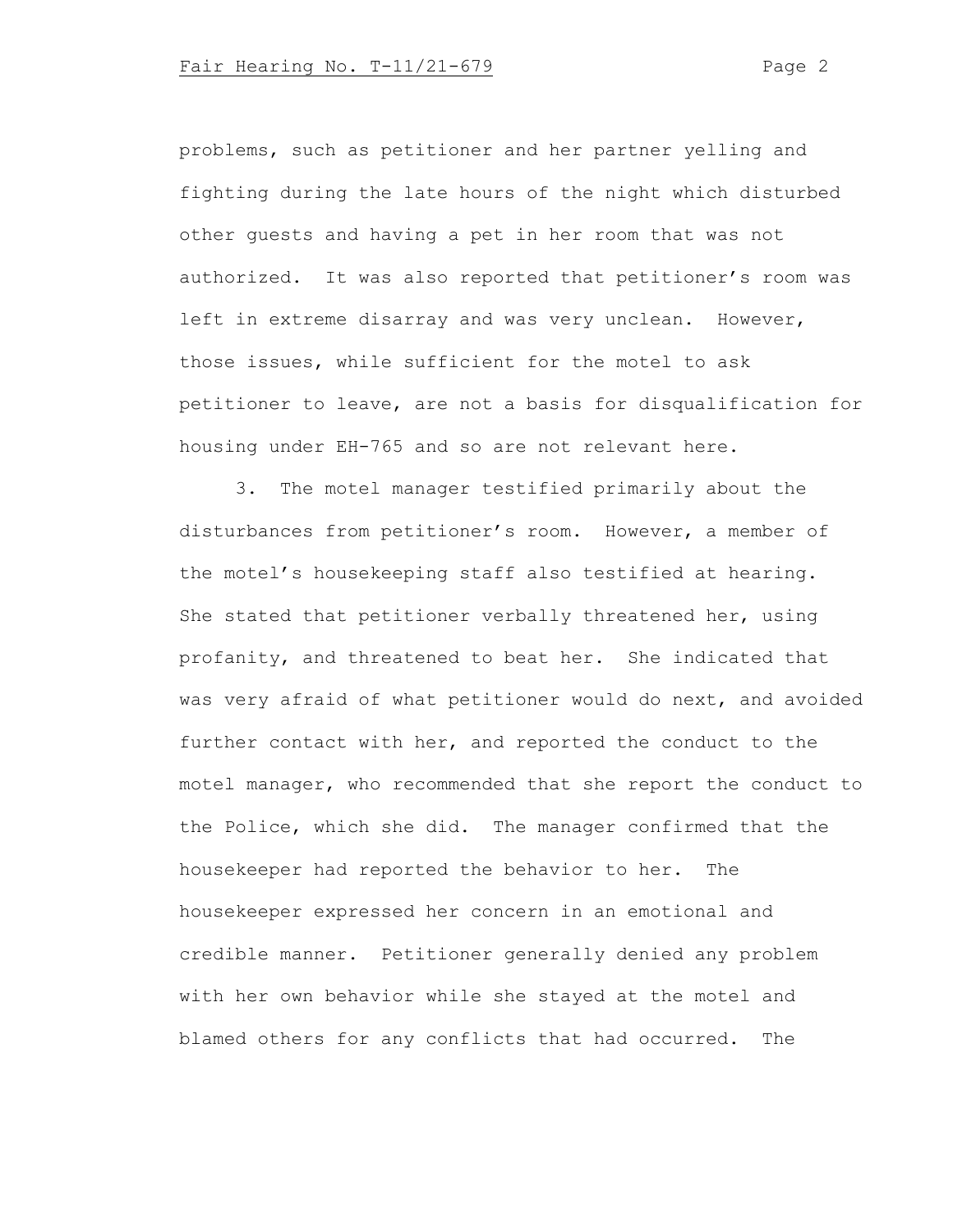housekeeper's testimony is found more credible under the circumstances presented.

4. The motel manager issued the NTV on November 15<sup>th</sup> and forwarded the NTV to the Department as petitioner had temporarily left the motel. The Department then mailed the NTV to petitioner at the address she had provided. The Department also verbally told the petitioner on November 15th that the NTV had been issued and that it was imposing a 15 day period of ineligibility. Petitioner requested a fair hearing, and she was housed pending the decision.

5. Under the preponderance of the evidence standard and considering the totality of the evidence, the motel's finding of a rule violation for threatening motel staff was reasonable and the Department's imposition of a Period of Ineligibility (POI) under GA-120 is justified on that basis.

6. The Department also presented testimony from a Senior Benefit Program Specialist that this was a first offense under EH -765 and the POI would be 15 days from the issuance of a ruling in the appeal.

# ORDER

The decision of the Department imposing a period of ineligibility (POI) is affirmed.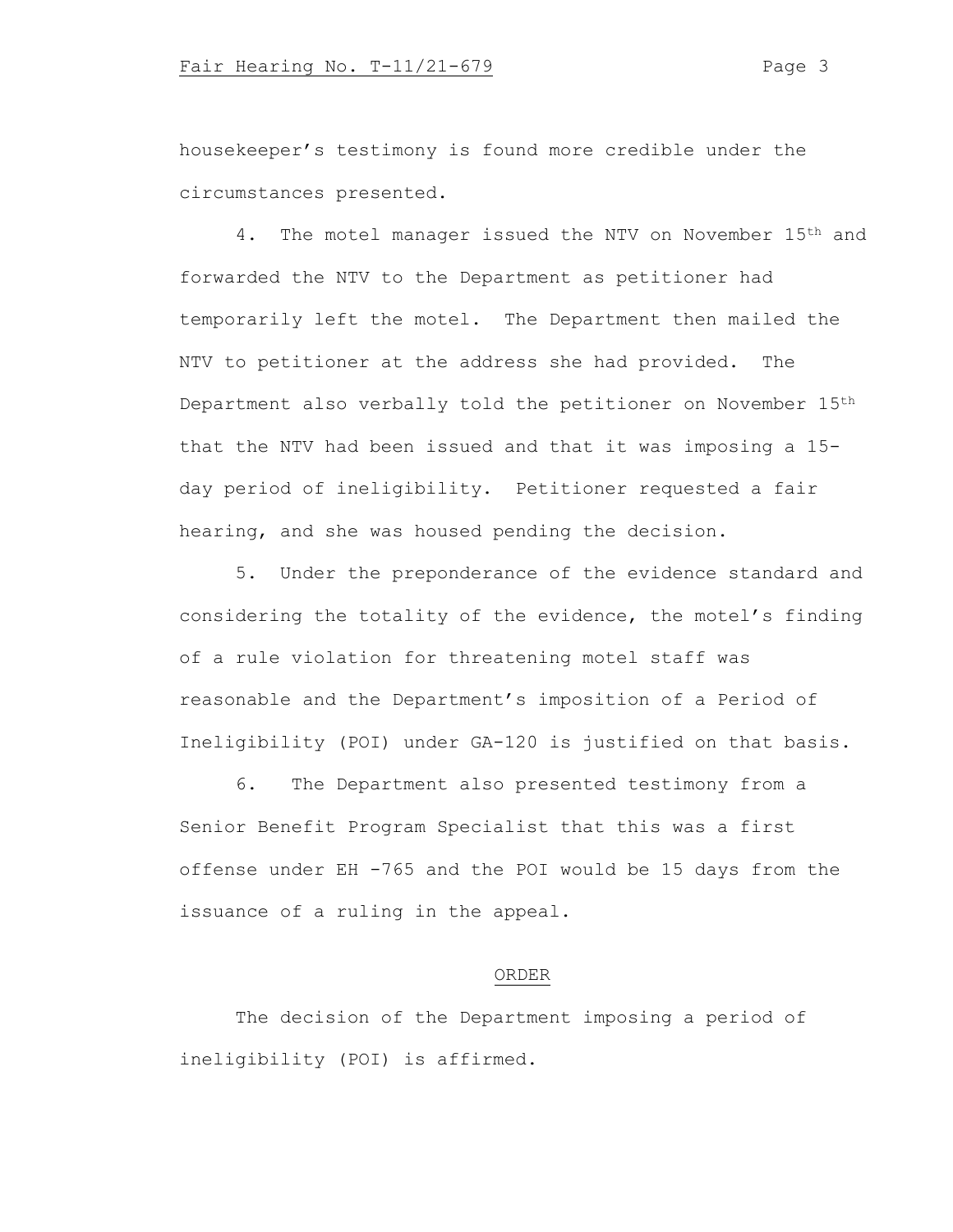#### REASONS

Review of the Department's determination is de novo. The Department has the burden of proof at hearing if terminating or reducing existing benefits; otherwise, the petitioner bears the burden. *See* Fair Hearing Rule 1000.3.O.4.

The rules governing the General Assistance housing problem during the period in question provide for a POI if an individual is issued a Notice to Vacate by a motel due to the violation of a motel rule, as follows:

EH-765 Period of Ineligibility

You will not be eligible to be placed in a hotel/motel by the Department for a period of time if you are asked to leave a hotel/motel for:

. . .

• Threatening other guests or motel staff. . .

If it is determined by the Department that you are not eligible for a period, the Department will not pay for you to stay in a hotel/motel during that time. This is called a Period of Ineligibility (POI).

- For a first violation, the POI is 15 days.
- *For a second and any other violations, the POI will be 30 days.*

Emergency Housing Waiver and Variance of Rules (updated November 4, 2021), EH-765 Period of Ineligibility.